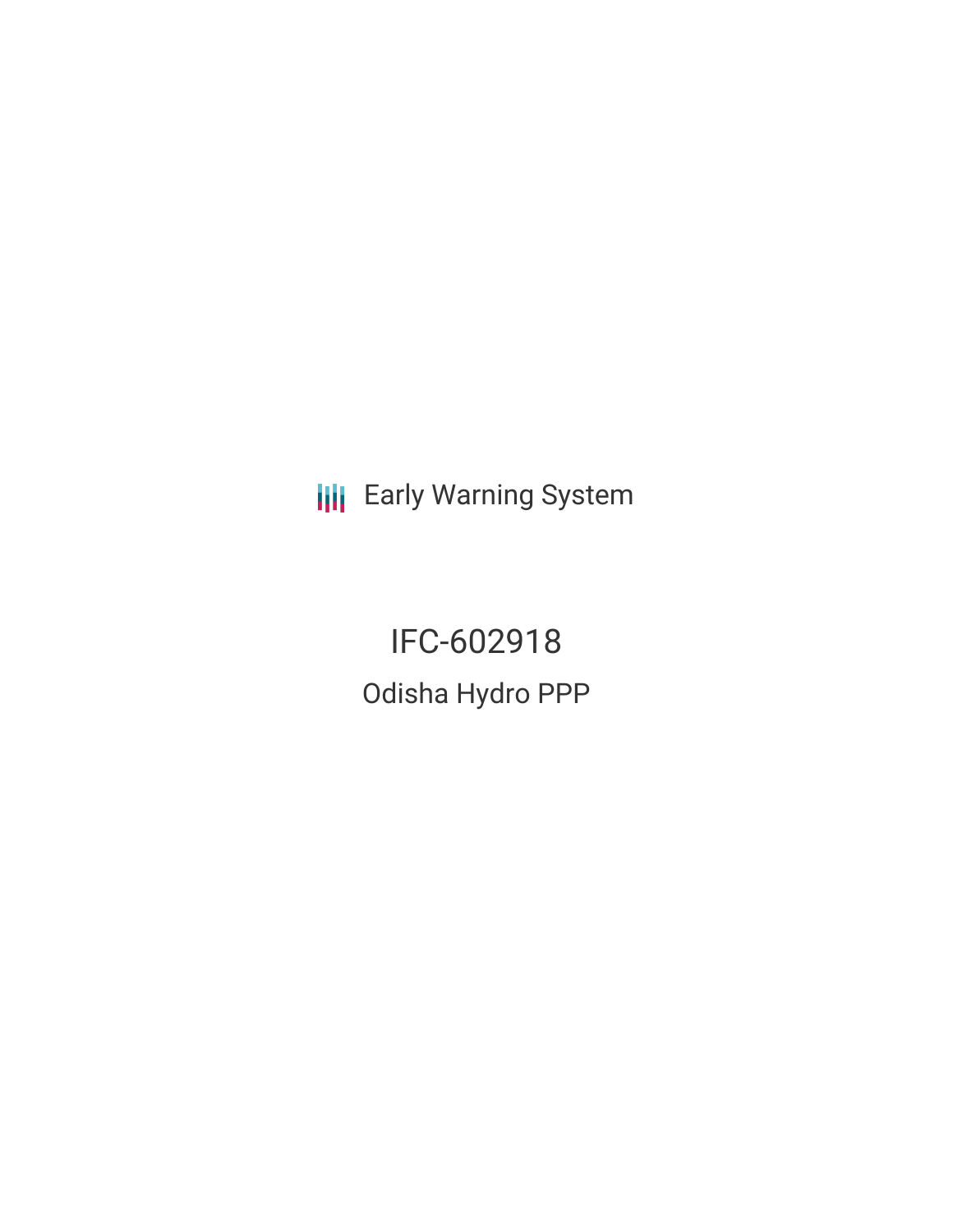# **Quick Facts**

冊

| <b>Countries</b>              | India                                   |
|-------------------------------|-----------------------------------------|
| <b>Specific Location</b>      | Kalahandi, Odisha                       |
| <b>Financial Institutions</b> | International Finance Corporation (IFC) |
| <b>Status</b>                 | Proposed                                |
| <b>Bank Risk Rating</b>       |                                         |
| <b>Borrower</b>               | Government of Odisha                    |
| <b>Sectors</b>                | Hydropower                              |
| <b>Investment Type(s)</b>     | <b>Advisory Services</b>                |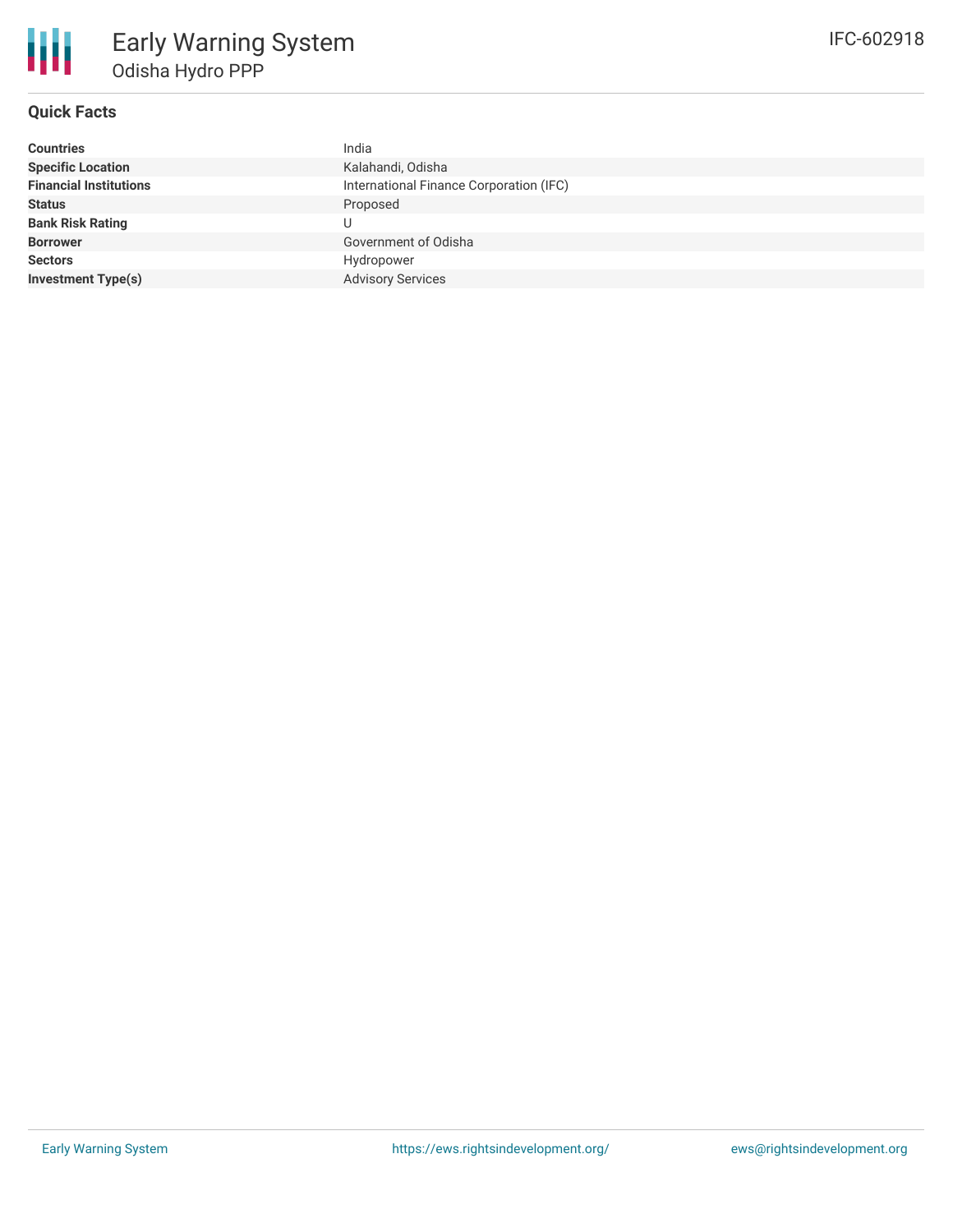

# **Project Description**

According to the bank website, "IFC will provide transaction advisory support to the Government of Odisha for the implementation of a public-private partnership to develop, operate, and maintain a 600MW pumped hydropower storage plant, at an existing hydropower project site in the Kalahandi district in the State of Odisha."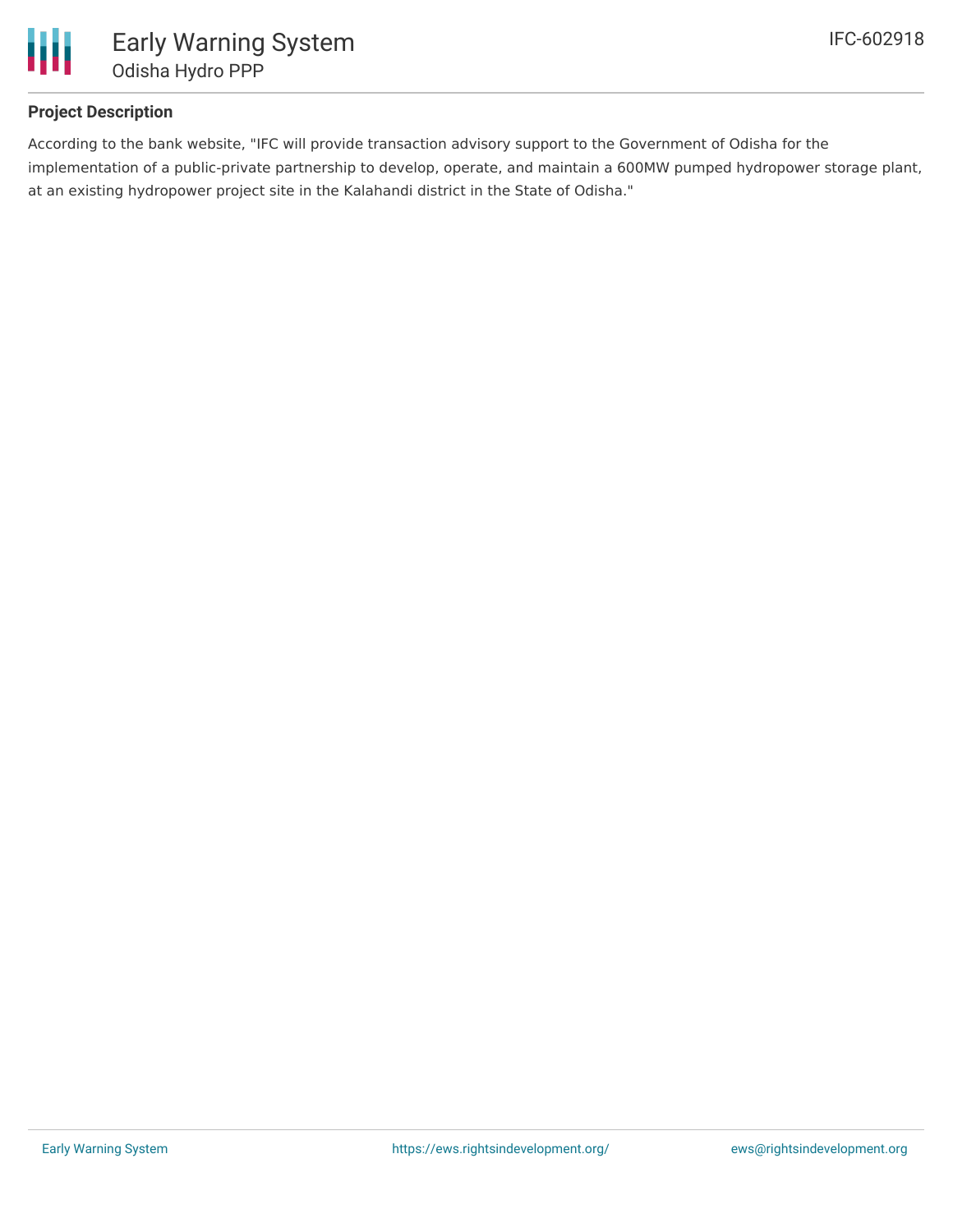### **Investment Description**

• International Finance Corporation (IFC)